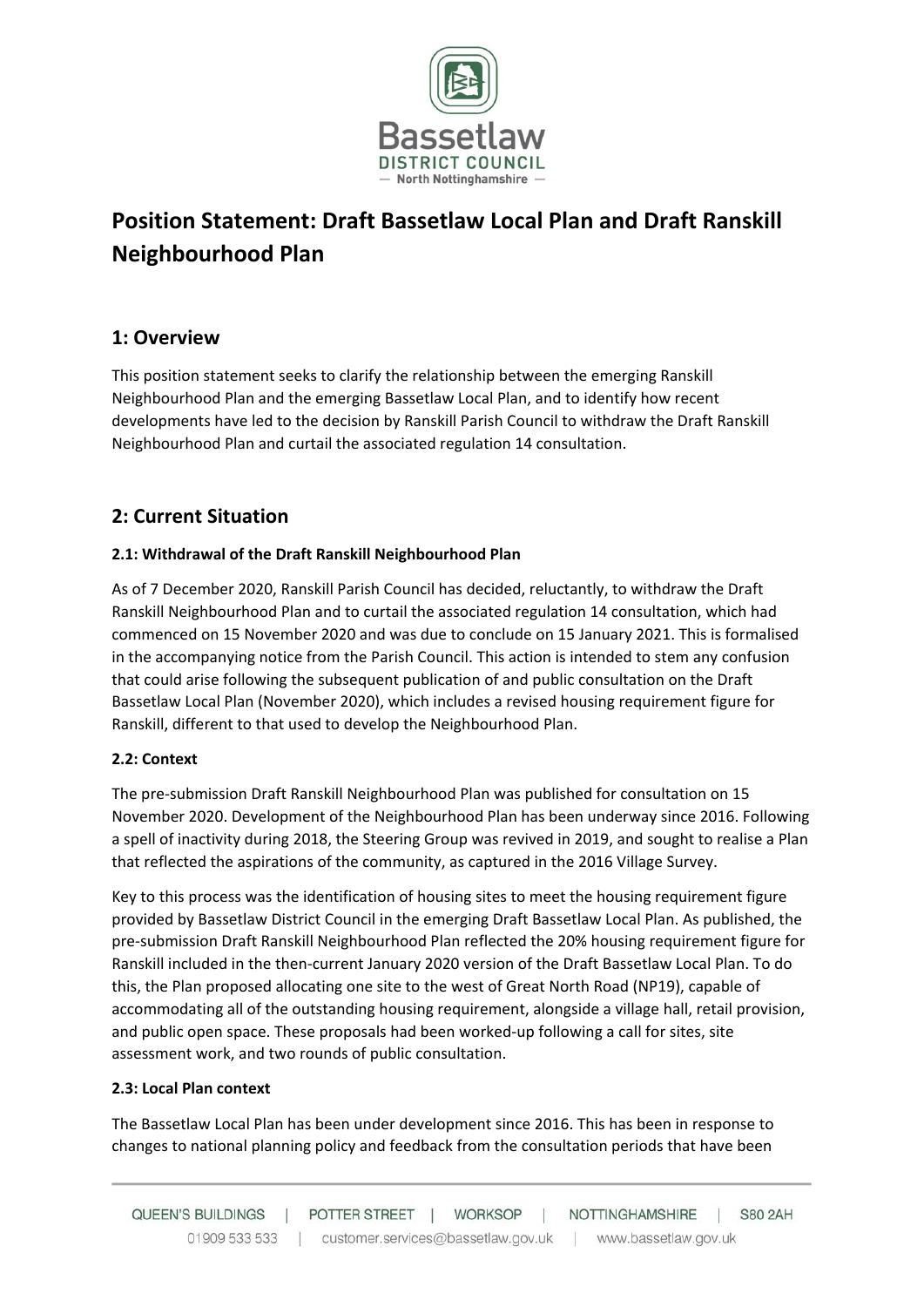undertaken during that time. Various strategies and approaches have been consulted on, including consideration of the specific needs of rural communities. In 2016, the initial 'issues and options' version of the Plan proposed an approach to rural growth characterised by functional clusters. It set a cap on future growth of 20% for those clustered settlements – for which Ranskill was one. Although a cap was set, at this point, this was not a required number. At the same time several neighbourhood plan groups – including Ranskill - were seeking further clarity on how they should apply the cap to their community.

A draft Local Plan (Strategic Plan), published in early 2019, kept the 20% cap (based on the number of dwellings in the parish) but also added-in a 10% requirement for rural settlements (based on the number of dwellings in the settlement). The addition of a housing requirement figure reflected an update to national planning policy, whereby it became a requirement for local authorities to provide neighbourhood plan areas with a housing/growth requirement figure. In the case of Ranskill, the 10% requirement figure equated to 60 dwellings, whilst the 20% cap equated to 119 dwellings.

Responses to this consultation stated that the proposed application of two growth figures for each settlement, requirement and cap, was confusing, and that the Council should refine this approach. In addition, it was also identified that the broader spatial strategy needed to be refined in order to address complexities with other locations and sites. In early 2020, these refinements were reflected in the publication of a full draft Local Plan. This removed the cap figure previously proposed for rural settlements, and maintained the growth requirement figures, albeit at a higher level. This was set at 20% of the existing number of dwellings in the parish. For Ranskill, this equated to 121 dwellings (a slight revision from the previous number).

Following the publication of the next version of the Draft Bassetlaw Plan, on 25 November 2020, the housing requirement figure for Ranskill and the majority of other Small Rural Settlements has been reduced to 5%, as part of a reframing of policy ST2. This revision reflects changes to the spatial strategy as a whole, the high level of planning commitments already in place in the rural area, and comments received from the rural communities during the last consultation, earlier this year.

Producing a District-level housing strategy in the context of an area with significant uptake of neighbourhood planning is challenging, as it needs to be broad enough to cover all parishes, whilst still supporting their different contexts and aspirations. Consultation earlier in the year suggested that the previous approach to rural growth strategy was not achieving this, and was leading some communities into planning for more growth than they were able to or comfortable in accommodating. The revised strategy is intended to rectify this, by reducing the housing requirement for Small Rural Settlements to 5%, but still permitting growth above that subject to it being justified and supported by the community through a neighbourhood plan. In doing so, this approach is intended to place more power in the hands of communities, allowing them to consider how best to plan for their future needs. The Council considers that this is consistent with the requirements of national planning policy.

The figures detailed in Policy ST2 are supplemented by a [Rural Monitoring Table,](https://www.bassetlaw.gov.uk/planning-and-building/the-draft-bassetlaw-local-plan/rural-monitoring-information/) which details progress in meeting the requirement figures across the District. Naturally, as time has elapsed since work to develop the Local Plan began, the number of permissions has increased. In the case of Ranskill, with 42 eligible commitments / completions recorded, this means that the revised housing requirement figure of 30 dwellings has already been met, with the figure currently showing as -12. It is acknowledged, however, that this figure could fluctuate, if it includes any permissions that eventually lapse.

#### **2.4: Recent Developments**

Revised Policy ST2 in the Draft Bassetlaw Local Plan would still accommodate the principle of the approach to housing growth proposed in the Draft Ranskill Neighbourhood Plan, as it would not